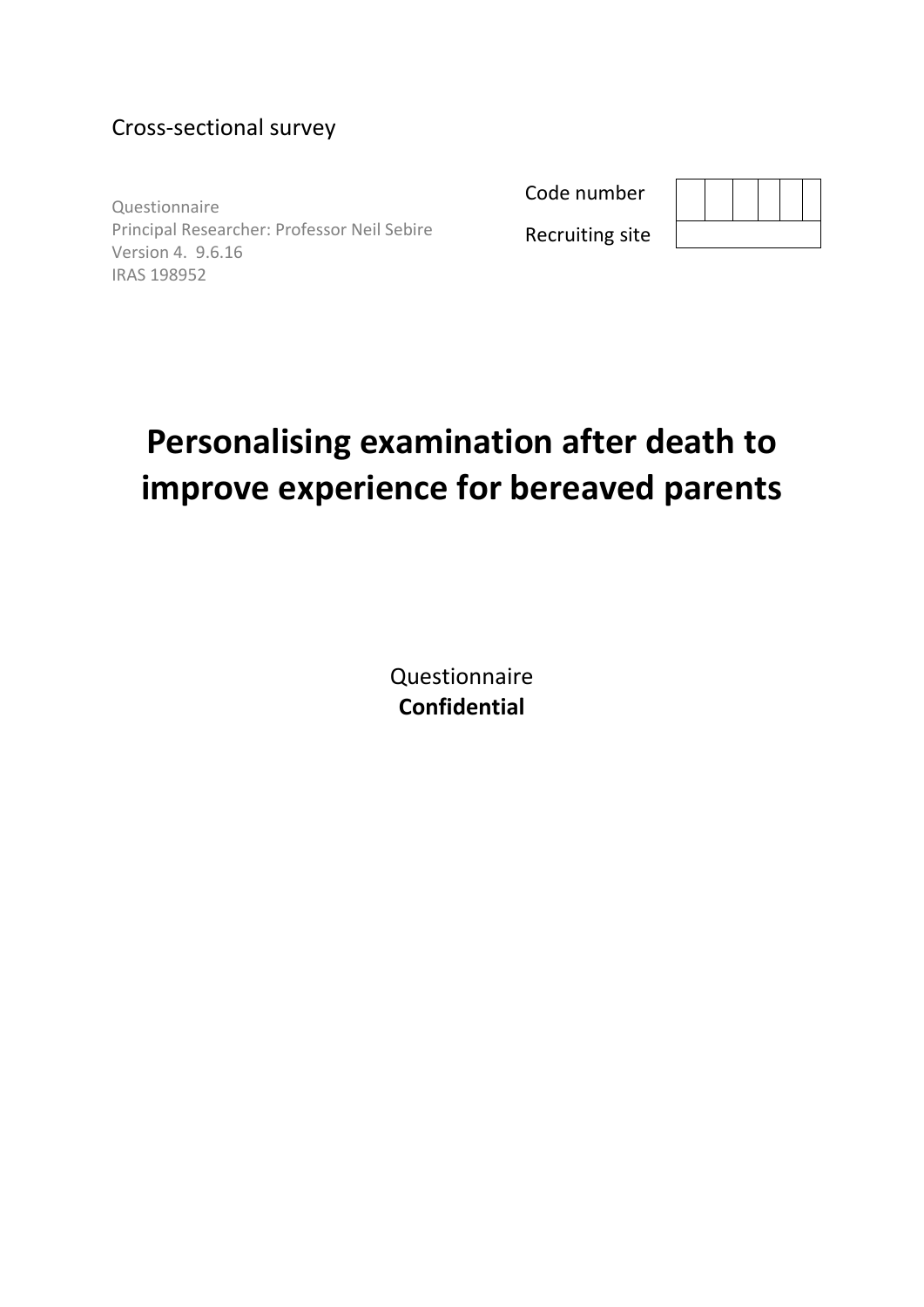Thank you for agreeing to take part in this study. Following the loss of a child or baby, many parents want an answer to the question 'why did this happen?', and 'will it happen again?' This is common whether the loss occurred during pregnancy, after birth or following termination of pregnancy for an anomaly. In order to try and answer these questions, doctors may think it would be useful to perform an investigation known as an autopsy examination (or post mortem). The aim of this questionnaire is to discuss with you a number of different methods of autopsy currently available and identify which method is preferable to you and why.

*This questionnaire will take around 10-15 minutes to complete. Most of the questions just need you to tick a box. Please try to answer all the questions, but if you are unable to answer all of the questions, any information you can provide will be incredibly valuable in helping us gain a better understanding of these issues from a parent's perspective.* 

#### *Description of complete (or standard) autopsy examination*

- *A complete autopsy examination involves a procedure like an operation in which all parts of the body can be examined in detail, including the internal organs (lungs, heart etc).*
- *A cut is made in the chest and stomach and each organ is then removed and examined. Depending on the circumstances a cut may also be made around the head so that the brain can be removed and examined.*
- *In most cases the doctor will remove a small sample of tissue from these organs to examine later under a microscope. The organs are then put back and the cut is closed securely.*
- *Using this approach, in around 30-40% of cases, additional information is found which may help answer the questions that parents and doctors may have.*
- *This type of autopsy is considered the 'standard' as it is the usual procedure and may provide most information.*
- **1. Did or would you agree to a complete autopsy examination following the loss of your baby or child?**

```
Yes | | No | | Not sure
```
**2. In your opinion, is a complete autopsy examination an acceptable procedure to try and establish cause of death?** *(please tick)*

| Totally    |            | No strong |              | Totally      |
|------------|------------|-----------|--------------|--------------|
| acceptable | Acceptable | opinion   | Unacceptable | unacceptable |
|            |            |           |              |              |
|            |            |           |              |              |

**If you would like to, you can give a fuller explanation of your answer here:**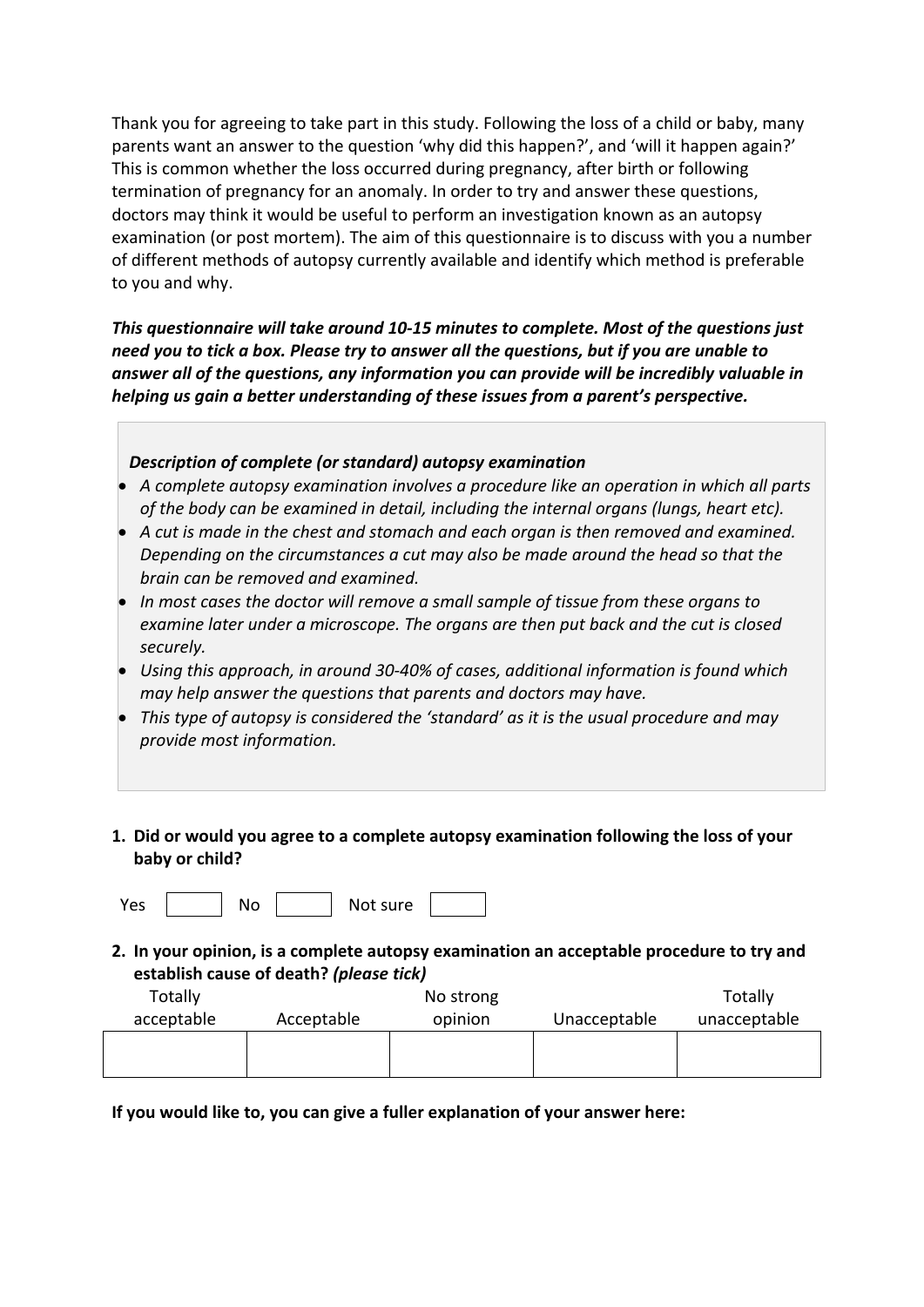#### *Description of non-invasive autopsy with MRI*

- *Recently, a new type of investigation after death has been developed called non- invasive autopsy.*
- *It does not require any cuts to the body. Instead the body is examined using a special type of imaging (like an X ray) called an MRI. There may also be an examination of the placenta or analysis of the baby or child's blood.*
- *Non-invasive autopsy with MRI can provide highly detailed structural information without the need for any 'invasive' sampling and may allow doctors to detect things that are not usually seen at standard autopsy, such as brain abnormalities.*
- *However, in some cases it is not as good as a standard autopsy, for example in the case of an infection, mainly because no tissue is taken to examine under a microscope.*
- *Overall in about 90% of cases a non-invasive autopsy with MRI is as informative as a standard autopsy, but in about 10% of cases a diagnosis may be missed because no tissue has been examined. We also know that non-invasive autopsy is less informative for newborns, infants and children (in about 25% of cases a diagnosis is missed).So there may be additional advantages as well as disadvantages.*

#### **3. If this method was available, would you agree to non-invasive autopsy?**

Yes | No | Not sure

# **4. In your opinion, is a non-invasive autopsy an acceptable procedure to try and establish cause of death?** *(please tick)*

| Totally<br>acceptable | Acceptable | No strong<br>opinion | Unacceptable | Totally<br>unacceptable |
|-----------------------|------------|----------------------|--------------|-------------------------|
|                       |            |                      |              |                         |

**If you would like to, you can give a fuller explanation of your answer here:**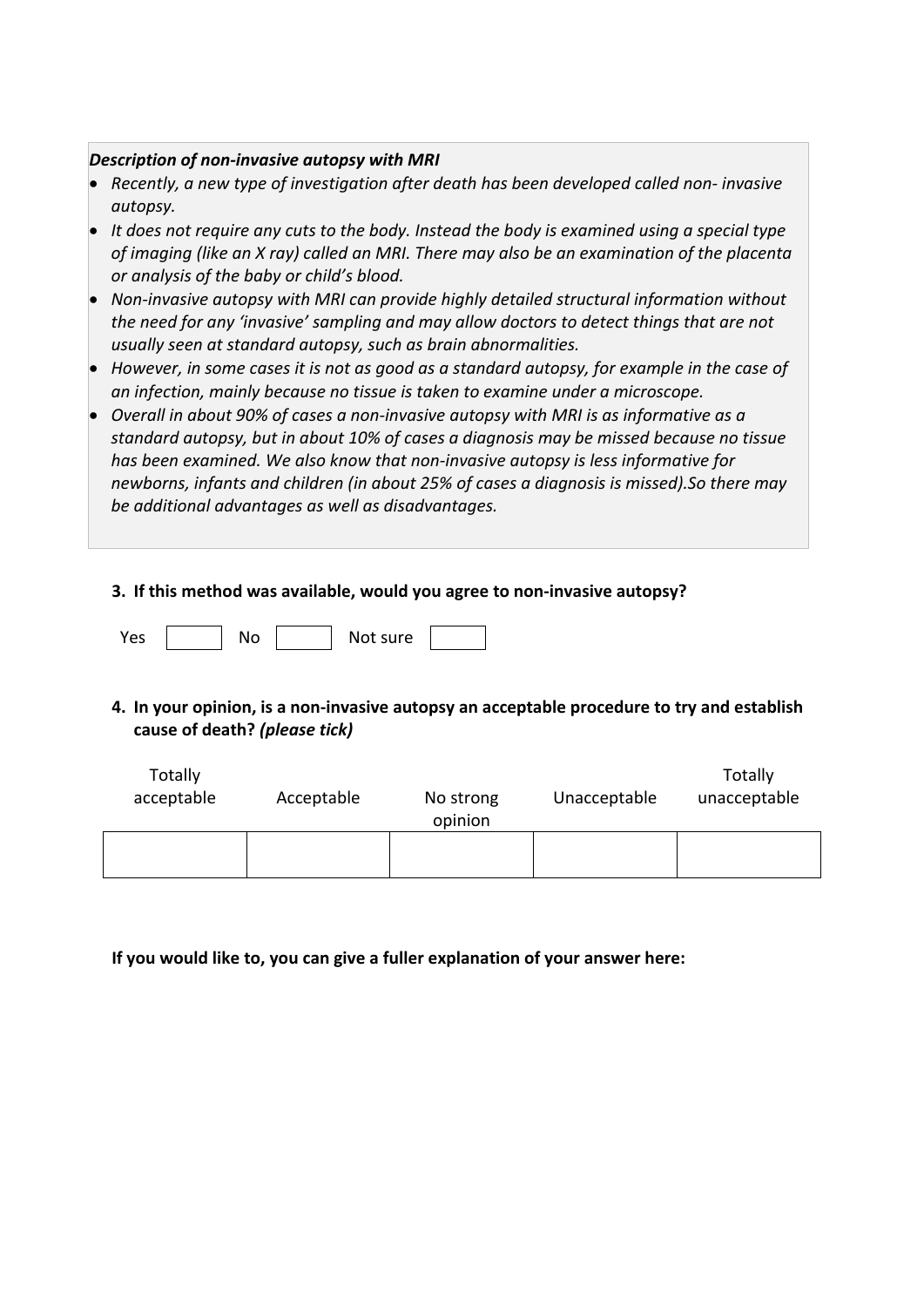#### *Description of minimally invasive autopsy with MRI and tissue sampling*

- *Another option being developed is known as minimally invasive autopsy, which includes an MRI, but also includes examination of internal organs and tissue sampling all done using a 'keyhole surgery' technique.*
- *A small cut (around 1-2cm) is made to the upper stomach area and a very small camera (like a thin telescope) is inserted into the body which enables the doctor to see the internal organs on a TV monitor.*
- *Using a fine instrument the doctor is also able to remove small pieces of tissue to examine under a microscope if required. The small cut is then closed securely.*
- *This type of autopsy is very new and research is still underway to see how reliable it is. However, because organs can be examined and small pieces of tissue can be taken, it is likely to be almost as reliable as a standard autopsy examination in most cases (we think around 90%-100% as reliable). An MRI may also allow doctors to detect things that are not usually seen at complete autopsy.*
- *There may still be some cases in which a standard autopsy provides most information.*
- **5. If this method was available, would you agree to minimally invasive autopsy with MRI and tissue sampling?**

Yes | No | Not sure

**6. In your opinion, is a minimally invasive autopsy an acceptable procedure to try and establish cause of death?** *(please tick)* 

| Totally<br>acceptable | Acceptable | No strong<br>opinion | Unacceptable | Totally<br>unacceptable |  |
|-----------------------|------------|----------------------|--------------|-------------------------|--|
|                       |            |                      |              |                         |  |

**If you would like to, you can give a fuller explanation of your answer here:**

#### **7. If you could choose between the three methods, which would be your preference?**

- Complete autopsy examination
- Minimally invasive autopsy with MRI and tissue sampling
- Non-invasive autopsy with MRI
- I wouldn't choose any of these options
- I don't have a strong preference

**Please use the space below to explain your preference.**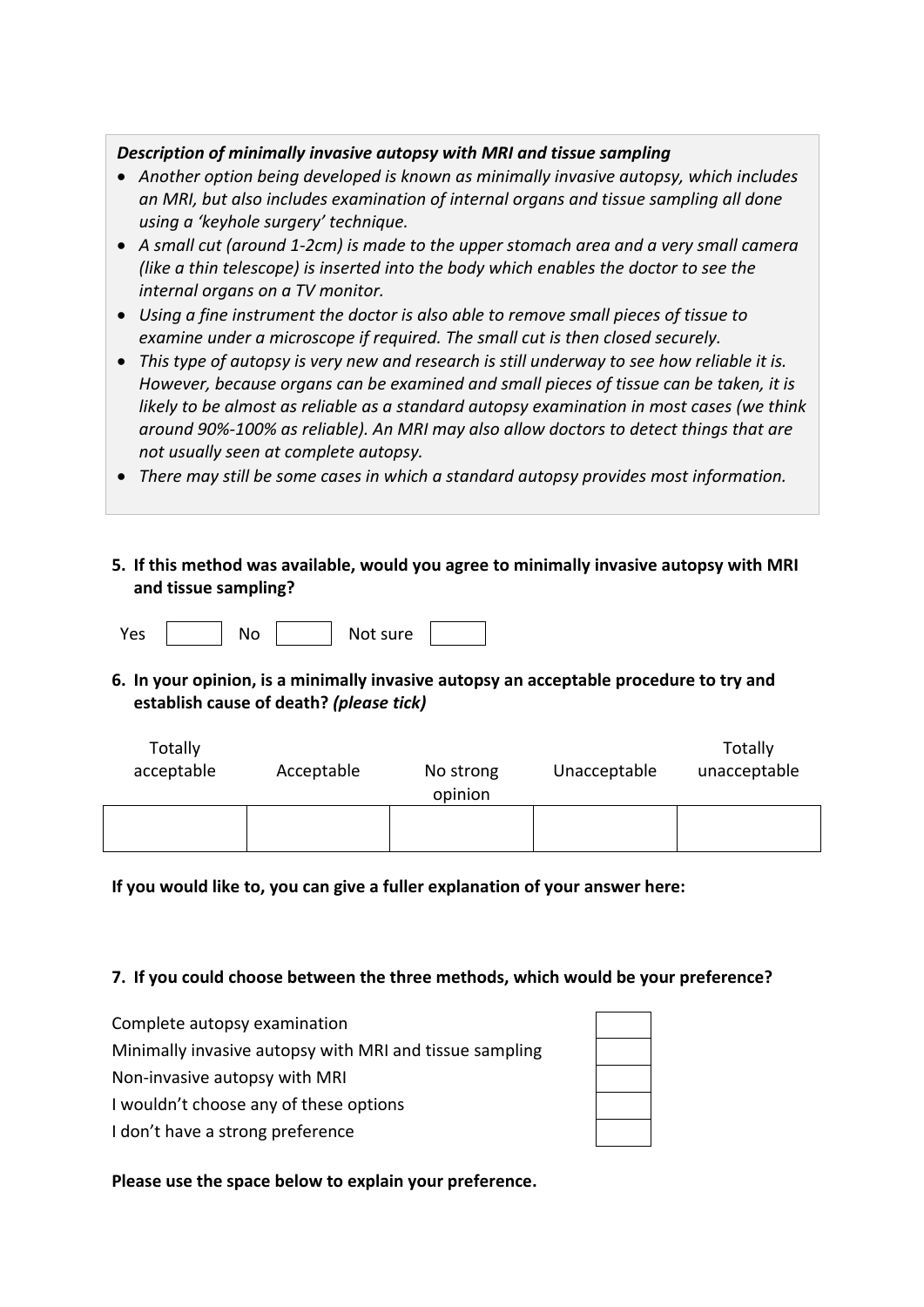**8. We know that there are particular aspects about autopsy that are important for parents when they make their decision about whether or not to have one, and which type of autopsy to have. We would like to know how** *you* **feel about these things. On a scale of 1 to 5 please indicate how important each of the following factors was in your decision.**

|                                                                      | Not at all<br>important |                |                         |                | Extremely<br>important |
|----------------------------------------------------------------------|-------------------------|----------------|-------------------------|----------------|------------------------|
| To understand why it happened                                        | $\mathbf{1}$            | $\overline{2}$ | 3                       | $\overline{4}$ | 5                      |
| To understand if it might happen again                               | $\mathbf{1}$            | $\overline{2}$ | 3                       | 4              | 5                      |
| To improve medical knowledge                                         | $\mathbf{1}$            | $\overline{2}$ | 3                       | $\overline{4}$ | 5                      |
| To prevent this from happening to others                             | $\mathbf{1}$            | $\overline{2}$ | 3                       | 4              | 5                      |
| To help with the grieving process                                    | $\mathbf{1}$            | $\overline{2}$ | 3                       | $\overline{4}$ | 5                      |
| To reassure me it was not my fault                                   | 1                       | $\overline{2}$ | 3                       | 4              | 5                      |
| Feeling that my baby/child had 'suffered<br>enough'                  | $\mathbf 1$             | $\overline{2}$ | $\overline{\mathbf{3}}$ | $\overline{4}$ | 5                      |
| Not wanting my baby/child to be cut                                  | $\mathbf{1}$            | $\overline{2}$ | 3                       | $\overline{4}$ | 5                      |
| Concern about what would happen to the<br>tissue/organs afterwards   | $\mathbf 1$             | $\overline{2}$ | 3                       | $\overline{4}$ | 5                      |
| Concern about the baby/child's appearance<br>afterwards              | $\mathbf{1}$            | $\overline{2}$ | 3                       | $\overline{4}$ | 5                      |
| Feeling that it would add to my grief                                | $1\,$                   | $\overline{2}$ | 3                       | $\overline{4}$ | 5                      |
| My religion's views about autopsy                                    | $\mathbf{1}$            | $\overline{2}$ | 3                       | 4              | 5                      |
| Concern it would delay funeral arrangements                          | $\mathbf 1$             | $\overline{2}$ | 3                       | $\overline{4}$ | 5                      |
| Feeling that I already knew what caused the<br>loss of my baby/child | $\mathbf{1}$            | $\overline{2}$ | 3                       | $\overline{4}$ | 5                      |
| Concern about the length of time it may take<br>to get the results   | $\mathbf 1$             | $\overline{2}$ | 3                       | $\overline{4}$ | 5                      |
| The complexity and length of the consent<br>form                     | $\mathbf{1}$            | $\overline{2}$ | 3                       | 4              | 5                      |
| The description of autopsy given by the<br>health professional       | $\mathbf{1}$            | $\overline{2}$ | 3                       | $\overline{4}$ | 5                      |
| Concern that my baby/child might be moved<br>to another hospital     | $\mathbf{1}$            | $\overline{2}$ | 3                       | $\overline{4}$ | 5                      |
|                                                                      | $1\,$                   | $\overline{2}$ | $\overline{3}$          | $\overline{4}$ | 5                      |

**If you have any comments about any of the issues discussed in this questionnaire, please write them below:**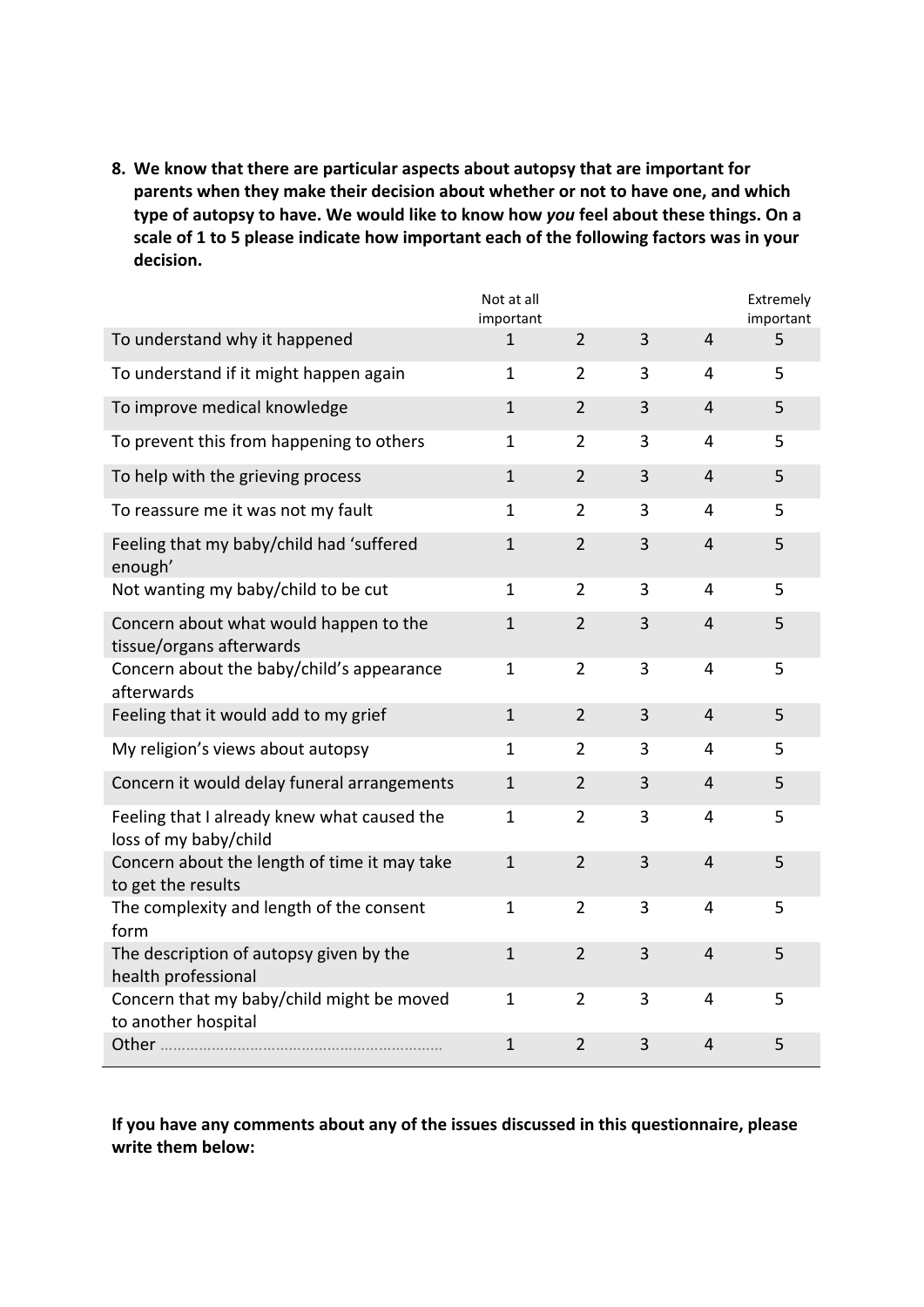#### **Please complete the following questions to tell us about yourself**

| 9. Age: |  |  |  |  |  |
|---------|--|--|--|--|--|
|         |  |  |  |  |  |

**10. Sex** Male Female

# **12. Your highest level of education?**

| No formal qualification    |  |
|----------------------------|--|
| <b>GCSE</b> or equivalent  |  |
| A level or equivalent      |  |
| Degree or equivalent       |  |
| Postgraduate qualification |  |

# **14. Do you have a religious faith?**

| Yes |  |
|-----|--|
| No  |  |

#### **9. Age: 11. Country you were born in:**

……………………………………………

# **13. What is your ethnicity?**

| White or White British        |  |
|-------------------------------|--|
| <b>Black or Black British</b> |  |
| Asian or Asian British        |  |
| Mixed                         |  |
| Other:                        |  |

# **15. If YES, which faith?**

| Christian | Sikh            |  |
|-----------|-----------------|--|
| Muslim    | Jewish          |  |
| Hindu     | <b>Buddhist</b> |  |
| Other     |                 |  |

# **16. Have you ever experienced any of the following? (tick all that apply)**

| Miscarriage (loss up to 12 weeks gestation)                              |  |
|--------------------------------------------------------------------------|--|
| Late miscarriage/fetal loss (from 12 to 24 weeks gestation of pregnancy) |  |
| Stillbirth                                                               |  |
| Termination for fetal anomaly                                            |  |
| Neonatal/infant death (0-12 months)                                      |  |
| Child death (1-16 years)                                                 |  |
| None of the above                                                        |  |

# **17. If YES, were you approached about an autopsy examination in any of those cases?**

| Yes                                              |  |
|--------------------------------------------------|--|
| <b>No</b>                                        |  |
| Not sure                                         |  |
| The coroner's office issued a compulsory autopsy |  |

# **18. If YES, which type of autopsy were you offered (tick all that apply)**

| Complete autopsy examination                                          |  |
|-----------------------------------------------------------------------|--|
| Limited autopsy – where only certain organs that you consented to are |  |
| examined                                                              |  |
| Minimally invasive autopsy with tissue sampling and MRI               |  |